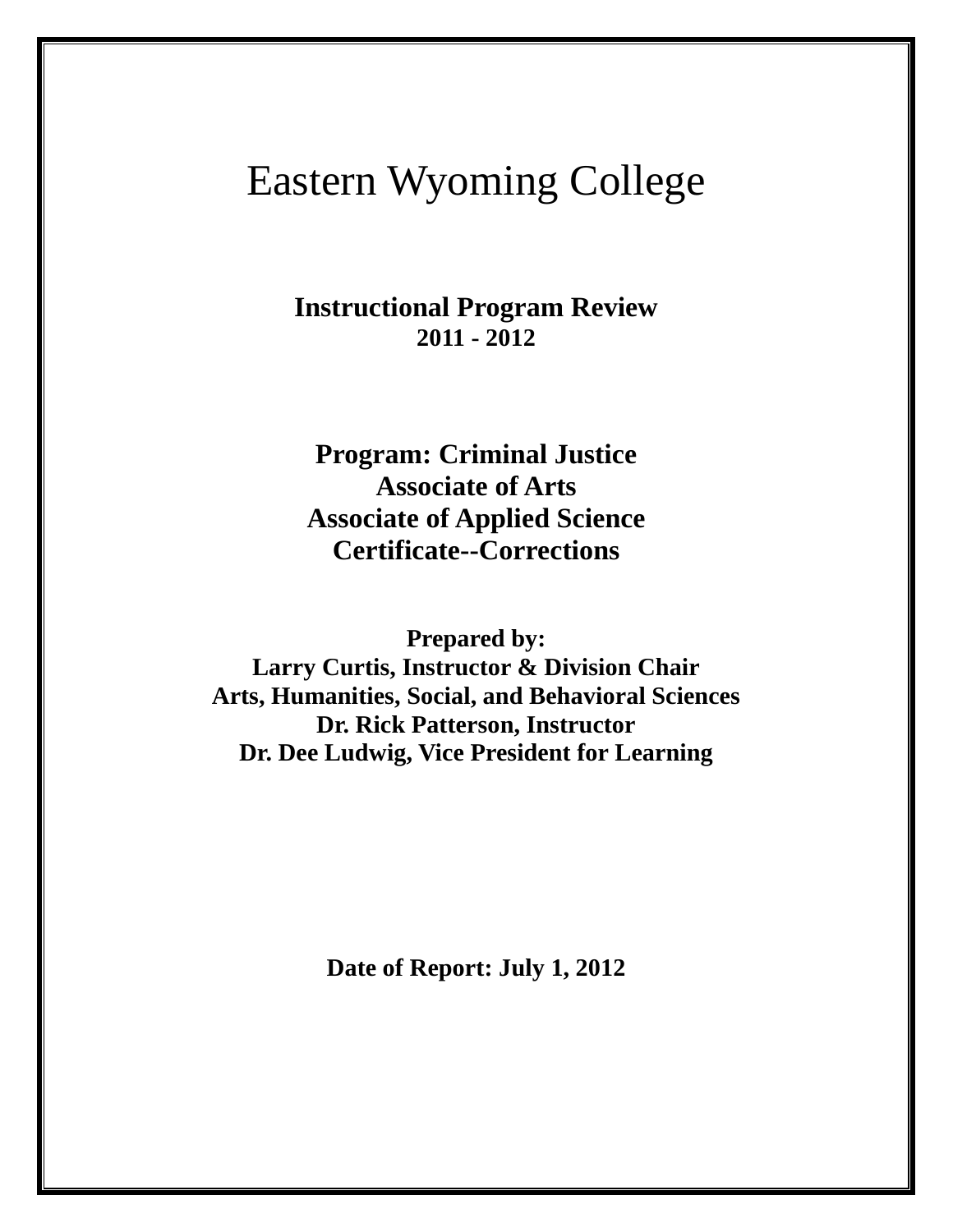## **EASTERN WYOMING COLLEGE Instructional Program Review 2011-2012**

**Program Name**: Criminal Justice

## **Part I: Statistical Data from the past three years:**

|                                  | 2008-2009 | 2009-2010 | 2010-2011 | Average |
|----------------------------------|-----------|-----------|-----------|---------|
| <b>Annualized FTE Enrollment</b> | 29.5      | 26.7      | 29.5      | 25.0    |
| <b>Annualized FTE Faculty</b>    | 2.8       | 1.8       | 2.1       | 2.2     |
| # Students                       | 49        | 69        | 89        | 62      |
| # Graduated                      |           |           |           |         |

FTE = Full-time equivalent

## **Modes of Delivery**:

 $\overline{X}$  Online compressed video  $\overline{X}$  face-to-face

#### **Advisory Committee Member Agencies and Organizations:**

Wyoming Department of Corrections:

 Wyoming Medium Correctional Institution Probation and Parole Torrington Police Department

Goshen County Sheriff's Department

Lingle Police Department

Ft. Laramie Police Department

Wyoming Highway Patrol

EWC Criminal Justice Club

## **Community Partners or Internships**:

| <b>Wyoming Department of Corrections:</b>                                                                                                                                                                                                                                            | Southeast Wyoming Drug Task Force,<br>Division of Criminal Investigation |  |  |
|--------------------------------------------------------------------------------------------------------------------------------------------------------------------------------------------------------------------------------------------------------------------------------------|--------------------------------------------------------------------------|--|--|
| Wyoming Medium Correctional Institution Torrington<br>Probation and Parole, Torrington<br>Wyoming Honor Conservation Camp, Newcastle<br>Wyoming Boot Camp, Newcastle<br>Wyoming Women's Center, Lusk<br>Wyoming State Penitentiary, Rawlins<br><b>WDOC Training Academy, Rawlins</b> | Wyoming Game and Fish Department                                         |  |  |
|                                                                                                                                                                                                                                                                                      | Lingle Police Department                                                 |  |  |
|                                                                                                                                                                                                                                                                                      | Ft. Laramie Police Department                                            |  |  |
|                                                                                                                                                                                                                                                                                      | Goshen County Attorney's Office, Torrington                              |  |  |
|                                                                                                                                                                                                                                                                                      | Wyoming Public Defender's Office, Torrington                             |  |  |
| Wyoming Law Enforcement Academy, Douglas                                                                                                                                                                                                                                             | Torrington City Attorney's Office                                        |  |  |
| Goshen County Sheriff's Department, Torrington                                                                                                                                                                                                                                       | Converse County Sheriff's Department, Douglas                            |  |  |
| Big Horn County County Attorney's Office, Buffalo                                                                                                                                                                                                                                    | Converse County Solutions For Life Mental Health<br>Center, Douglas      |  |  |
| <b>Evanston Police Department</b>                                                                                                                                                                                                                                                    | Teton County County Drug Court, Jackson                                  |  |  |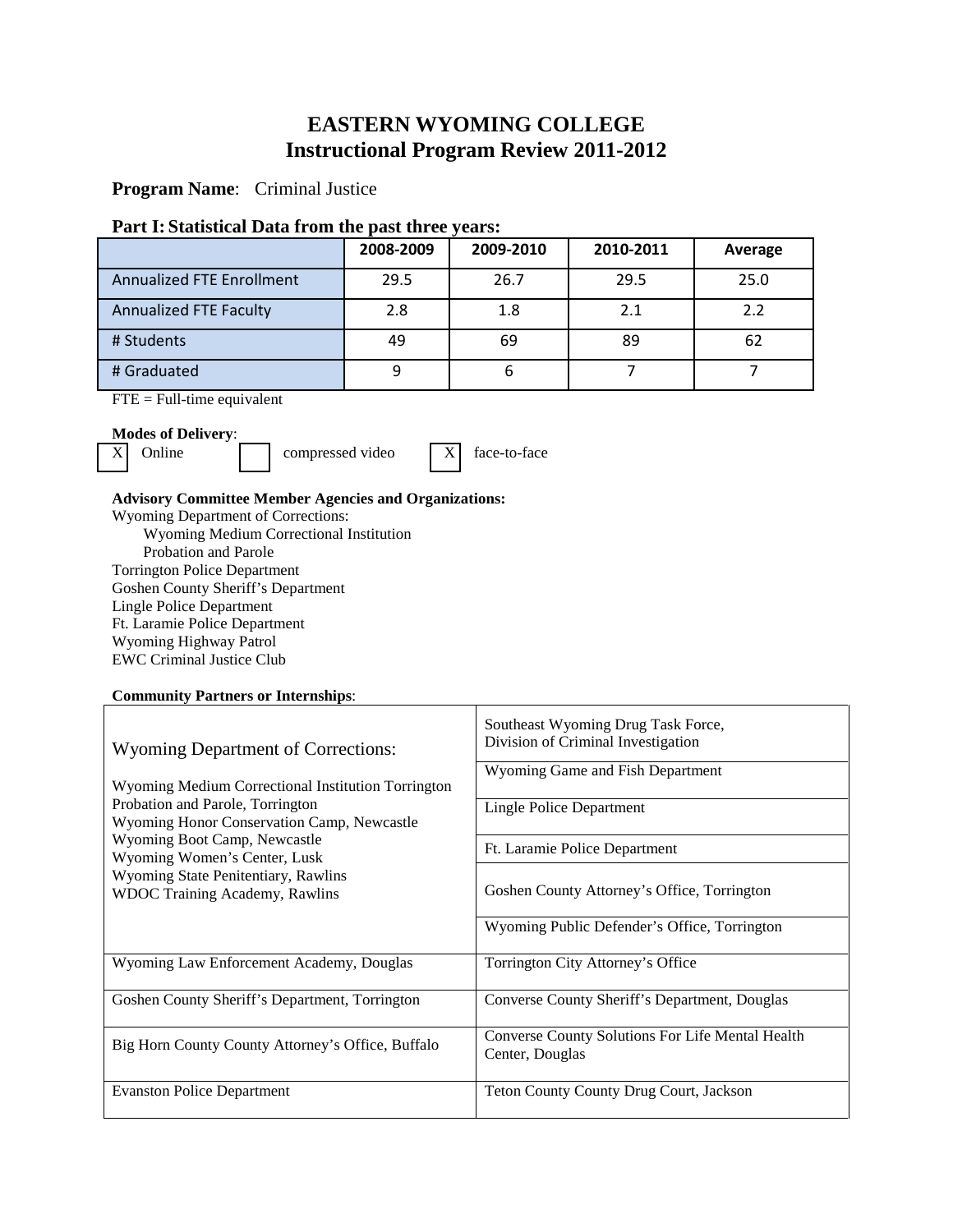## **Revisions in Curriculum Since Last Review**:

Since the last review, in 2004-2005, many changes have been made. These include added degree offerings, expanded program requirements, sequence changes, additional course offerings, course revisions and deletions and an expanded online delivery program. Ongoing articulation of programs and courses occur on a rotating yearly basis with UW, Chadron State College, WLEA and the other community colleges. Specific changes include:

\*A Criminal Justice Associate of Arts Degree with a Corrections Emphasis has been added to the Program of Instruction.

\*The entire Criminal Justice Program of Study is available online with the exception of one class--MATH 1000 Problem Solving which has been available via compressed video.

\*A two semester Corrections Certificate has been added to the Program of Instruction.

The following course changes have been made to the AA and AAS programs of study:

1. CRMJ 2250 Police Administration has become an elective rather than a required class.

2. CMAP 1900 Integrated Applications I: Microsoft Office has been deleted as a required class

3. PSYCH 2210 Drugs and Behavior has been deleted as an elective.

4. CRMJ 2590 Drugs and Criminal Justice has been developed and added as an elective for the Law Enforcement Emphasis AA program and remains a requirement for the AAS program. It is required for the Corrections Emphasis AA Program.

5. BIOL 2025 Introduction to DNA Technique has been deleted as an elective.

6. CRMJ 2570 Criminalistics (Forensics) has been added as an elective.

7. CRMJ 1510 Police Science I and CRMJ 1520 Police Science II have been revised and updated. They are now CRMJ 1510 Law Enforcement Procedures and CRMJ 1520 Law Enforcement Operations.

8. CRMJ 1510 Law Enforcement Procedures is now a required class for the AA degree.

9. CRMJ 1700 Firearms I (3-6 credits) and CRMJ 1705 Firearms II (3-6 credits) have been replaced by CRMJ 1700 Use of Force I (3 credits) and CRMJ 1705 Use of Force II (3 credits).

10. COSC 1200 Computer Information System has been deleted as a required class.

11. CRMJ 2670 Police Photography (1 credit) has been deleted as a required class.

12. CRMJ 2680 Police Report Writing has been deleted as a required class.

13. HLED Drug Use and Abuse (2 credits) has been deleted as a required class.

14. CRMJ 2160 Forensic Psychology was developed and added as an elective for the AA degree Law

Enforcement Emphasis program and became a requirement for the AAS degree program and the Corrections Emphasis and Certificate Programs.

15. CRMJ 2380 Institutional Corrections was developed and added as a requirement for the Corrections Emphasis program.

16. CRMJ 2400 Criminology was developed and added as an elective for the Law Enforcement Emphasis program and became a requirement for the Corrections Emphasis.

17. An Outcomes Assessment Departmental Paper became required for the Corrections Certificate.

## **Part II Narrative Analysis**

## **Description of Community Need**:

The most obvious change in criminal justice locally occurred with the opening of WMCI, the Wyoming Medium Correctional Institution. WMCI received its first inmates on January 10<sup>th</sup>, 2010 and today's count is about 645. WMCI employs over 239 uniformed staff and over 116 non- uniformed and professional staff. It was noted by Warden Steve Hargett recently that upon the opening of WMCI 60 percent of the staff did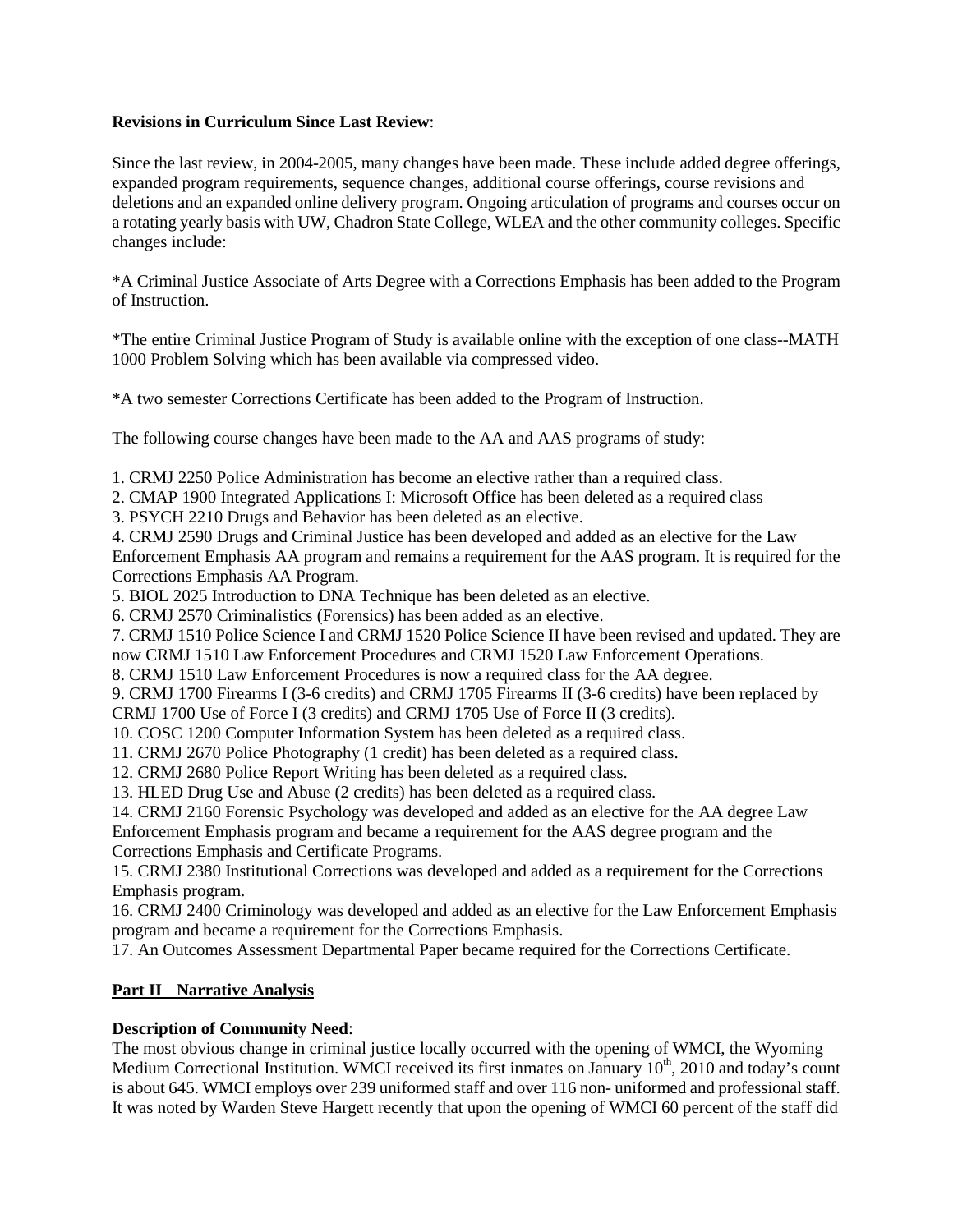not have one day of correctional experience and that it may take 3 to 5 years to get the institutions systems and operations into place. Integrated within the Wyoming Department of Corrections agency culture is education. During the hiring process education, training and experience are highly valued qualities to be evaluated. Then after hiring promotions are based on similar values with education in the form of college degrees and classroom work at the forefront.

In addition to WMCI, our EWC service area also contains two other DOC locations with the Wyoming Women's Center in Lusk and the Boot Camp and Honor Conservation Camp in Newcastle. In addition, probation and parole offices are located in the service area counties.

Law Enforcement continues its trend toward the need for more education to supplement their training requirements. This is particularly true in the area of administration where graduate degrees are the norm rather than the exception. To that end it is a priority in the EWC Criminal Justice Program to develop within the student the personal value of continuing education rather than simply accumulating credits, hours or awards. We therefore advise students to consider continuing their education and obtain a BA and then an MA once they have obtained a degree form EWC.

A strong partnership with the Wyoming Law Enforcement Academy in Douglas continues to provide participants with credit for their classes which are articulated and reviewed on a regular basis with EWC faculty and administration.

**Description of State and National Trends:** Several job classifications exist for criminal justice areas. The following two are representative of common classifications.

| <b>United States</b>                 | Employment |         | Percent<br>Change | Job<br><b>Openings</b> |
|--------------------------------------|------------|---------|-------------------|------------------------|
|                                      | 2010       | 2020    |                   |                        |
| Police and Sheriff's Patrol Officers | 663,900    | 718,500 | 8%                | 24,940                 |
| Correctional Officers & Jailers      | 457,300    | 499,800 | 5%                | 10,810                 |
|                                      | Employment |         |                   |                        |
| Wyoming                              |            |         | Percent           | Job                    |
|                                      | 2010       | 2020    | Change            | Openings               |
| Police and Sheriff's Patrol Officers | 1,070      | 1,210   | 13%               | 40                     |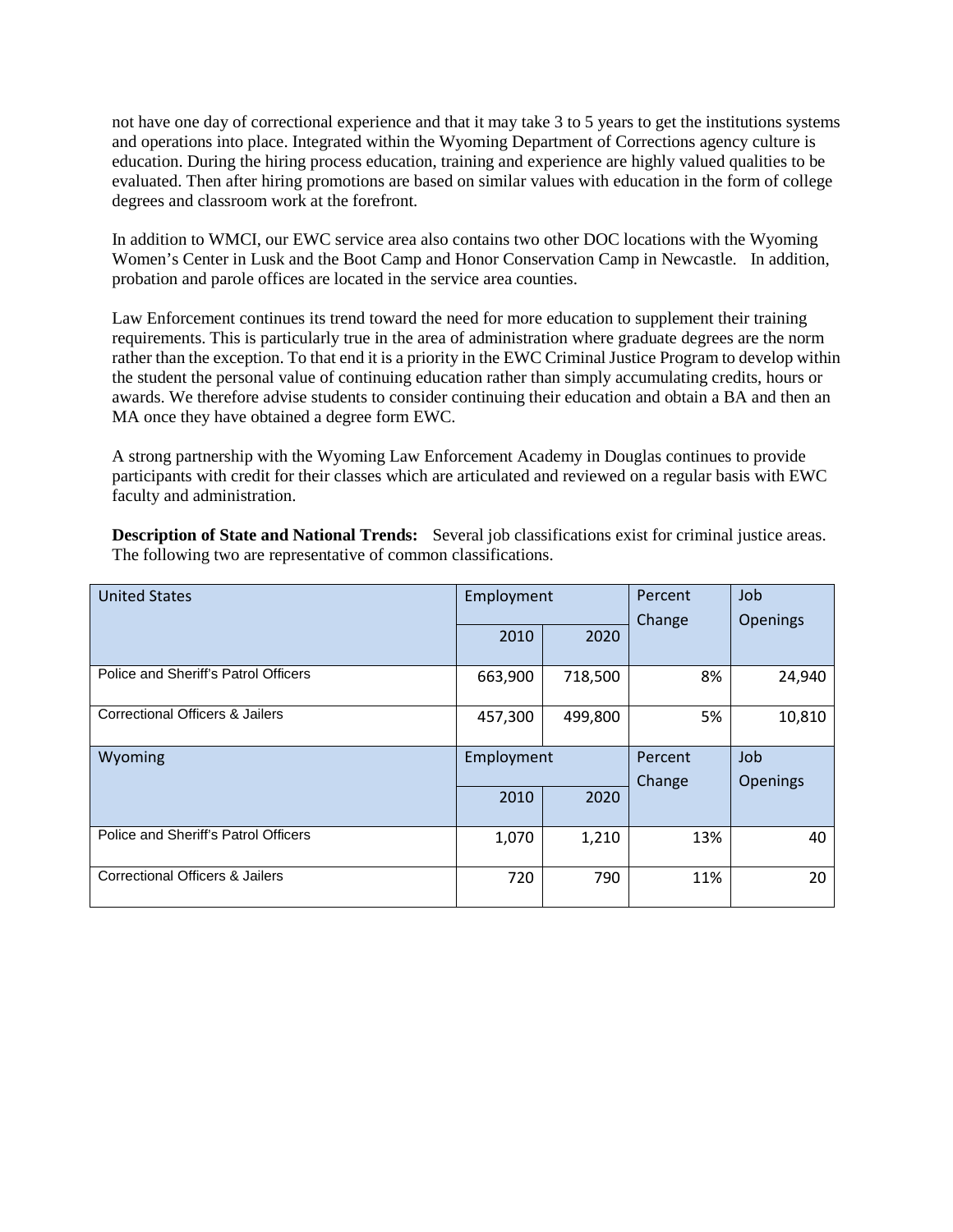| Location                                                              | Pay<br>Period | <b>Year 2010</b> |        |        |        |        |
|-----------------------------------------------------------------------|---------------|------------------|--------|--------|--------|--------|
|                                                                       |               | 10%              | 25%    | Median | 75%    | 90%    |
| <b>United States</b><br>Police & Sheriff's<br><b>Patrol Officers</b>  | Hourly        | 15.24            | 19.63  | 25.74  | 33.21  | 40.15  |
| <b>United States</b><br>Correctional<br><b>Officers &amp; Jailers</b> | Hourly        | 12.52            | 14.97  | 18.77  | 25.25  | 32.33  |
| <b>United States</b><br>Police & Sheriff's<br><b>Patrol Officers</b>  | Yearly        | 31,700           | 40,800 | 53,500 | 69,100 | 83,500 |
| <b>United States</b><br>Correctional<br><b>Officers &amp; Jailers</b> | Yearly        | 26,000           | 31,100 | 39,000 | 52,500 | 67,200 |
| Wyoming<br>Police & Sheriff's<br><b>Patrol Officers</b>               | Hourly        | 17.35            | 20.05  | 23.93  | 27.59  | 29.28  |
| Wyoming<br>Correctional<br><b>Officers &amp; Jailers</b>              | Hourly        | 14.91            | 16.14  | 19.01  | 22.16  | 25.56  |
| Wyoming<br>Police & Sheriff's<br><b>Patrol Officers</b>               | Yearly        | 36,100           | 41,700 | 49,800 | 57,400 | 60,900 |
| Wyoming<br>Correctional<br><b>Officers &amp; Jailers</b>              | Yearly        | 31,000           | 33,600 | 39,500 | 46,100 | 53,200 |

## **Activities in Support of Student Recruitment and Retention:**

- 1. Participate in early registration days.
- 2. Technology Days presentations to high school students.
- 3. Collaboration with EWC student recruiters so as to be available for tours and one-onone meetings with students and parents.
- 4. Regional high school student visitation days.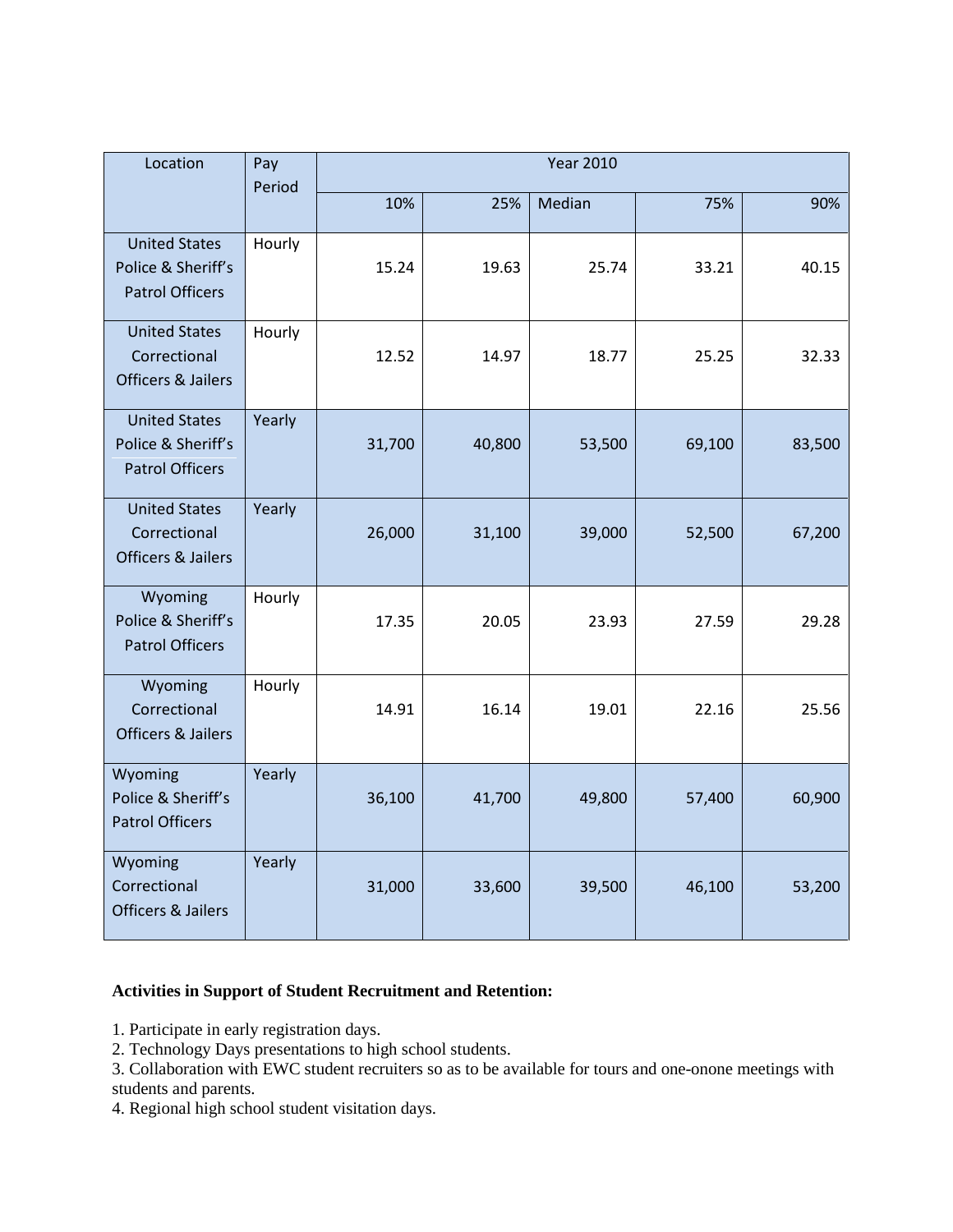5. Participation in design of Criminal Justice Program tri-fold brochure for distribution.

6. Video presentation for television ad recruiting students to EWC and the CJ Program.

7. Group presentations to WLEA student police officers, sheriff's deputies, highway patrol officers, game and fish officers and communication dispatchers.

8. EWC Criminal Justice Club activities including ACJA/American Criminal Justice Association competitions, criminal justice related speakers, criminal justice related training including use of force such as a firearm and taser. Both instructors participate as club advisors.

9. Student participation in facility tours whether as a class member or an invitee. This to include WMCI and other major Wyoming state DOC facilities, the old Wyoming State Penitentiary, area jails and law enforcement facilities and the WLEA.

10. By request or invitation arranged activities to include police ride a longs, court case visits and prison tours.

11. Active advising role by both instructors. Rather than divide and direct the students toward one instructor or the other duties are shared and students can meet with either instructor for a consultation.

All of these activities are done with the intention of increasing the visibility and knowledge of EWC and the Criminal Justice Program and the field of Criminal Justice, thereby, attracting future students and retaining current students.

## **Assessment of Student Learning:**

Degree seeking students arrive at the EWC Criminal Justice Program either having taken the ACT or complete Compass testing. This testing provides placement information for Math, Reading and Writing. Then along with traditional classroom grading and evaluation rubrics used to measure knowledge, various classroom assessment techniques are used to improve student's learning. At the conclusion of the Program the student is required to complete a Capstone paper. This provides them with an opportunity to write the story of their learning from the beginning of their classes through the last semester. Finally if enrolled in an Associate of Arts program, the students are asked to take the CAAP test to measure their education upon graduation as compared to their level when they enrolled.

## **Strengths of the Program and Faculty:**

Both full-time instructors are also practitioners in their fields. Both maintain a working professional employment relationship with the Torrington Police Department, WMCI, WLEA and the Wyoming Department of Corrections. This involvement also brings them into contact, for professional reasons, with all other areas of the criminal justice system in Goshen County as well as many state and area law enforcement agencies, social service and mental health agencies, Department of Corrections agencies and court systems in the EWC service area and other parts of the state. These relationships allow for maintaining education as well as up to date certifications and training in the field of criminal justice. Additional benefits are seen in the increase of community partnerships raising internship opportunities and student/practitioner interaction opportunities. The instructors are teaching not just theoretical concepts of criminal justice they are teaching from a practical hands-on approach and work to provide this opportunity to each EWC Criminal Justice student.

## **Part III Recommendations**

## **Faculty Recommendations:**

My recommendations for continuous improvement include: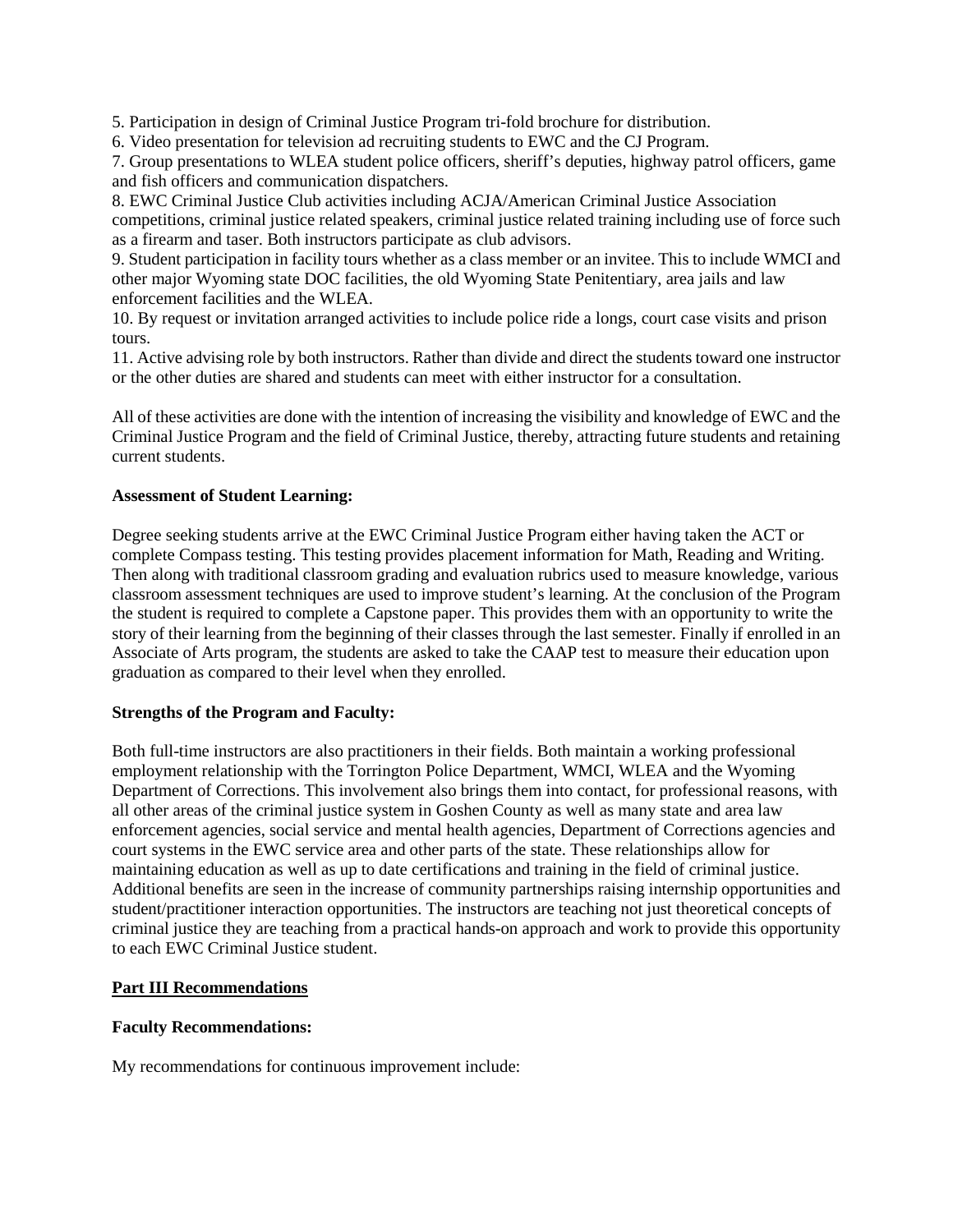1. Integrate EWC marketing and recruiting strategies with our partnership collaboration efforts among service area and regional criminal justice and social service agencies. Currently students at the end of their program enroll in a class called Supervised Lab Experience commonly know as an internship. We will search for a recruiting activity that demonstrates how our relationships with partnering agencies are a part of a student's education.

2. Promote EWC as a regional center for educational opportunities for Criminal Justice students and practitioners to study or teach Law Enforcement, Corrections, Probation Parole, Juvenile Justice, Social Work and other city, county, state and federal enforcement functions or special topics within each discipline.

3. Create and implement a new strategy promoting the AAS degree program. This can include new courses and articulation agreements with out of area schools. This should include out of state schools and online colleges.

## **Action Plans - Year One through Year Three (attached)**

## **Advisory Committee Recommendations:**

Advisory Group members describe state requirements by POST (Wyoming Peace Officers and Standards) for Correctional and Law Enforcement Officers and Communications Specialists to maintain certifications as a certain number of hours per year or every other year. However educational or training course offerings are generally ad hoc and do not come along in a planned or considered way or are recommendations of supervisory staff. The Group recognizes that the officer/employee by enrolling at EWC in a program or class is directing their own studies and working on their own goal of a degree or certificate. And so in addition to maintaining their POST certification and education they are developing the agency and personal value of lifelong learning. To that end the Group wants to maintain a robust collaboration with the EWC Criminal Justice Program staff through meetings between all concerned parties.

## **Division Chair Recommendations:**

The Criminal Justice Program is a critical part of the Arts, Humanities, Social and Behavioral Sciences Division and EWC. It has also been a successful program. With the construction and staffing of WMCI, virtually every important element of the State of Wyoming Criminal Justice System is represented in Torrington in a significant way---Law Enforcement, the Courts, Corrections and Juvenile Justice. Within our service area, additional facilities include WLEA, the Wyoming Women's Center and the Wyoming Honor Farm and Boot Camp. This presents an educational opportunity for our students that no other college in the state possesses. This requires maintaining relationships with these agencies and entities that can help us support student learning not just in the Criminal Justice Program but other Programs in the Division. Conversely EWC will be able to support employee education in these agencies. These relationships will also help EWC identify courses of value to these partners and to that end the Program needs to be flexible and creative, this to include online, outreach, campus and special topics classes.

The final component along with strong relationships, support for student learning and new courses will be identifying the new criminal justice student. There is the graduating high school student, the non-traditional student who is changing careers and the practitioner--either a currently serving police officer or correctional officer who is usually doing shift work. These are distinct marketing and recruiting challenges and their